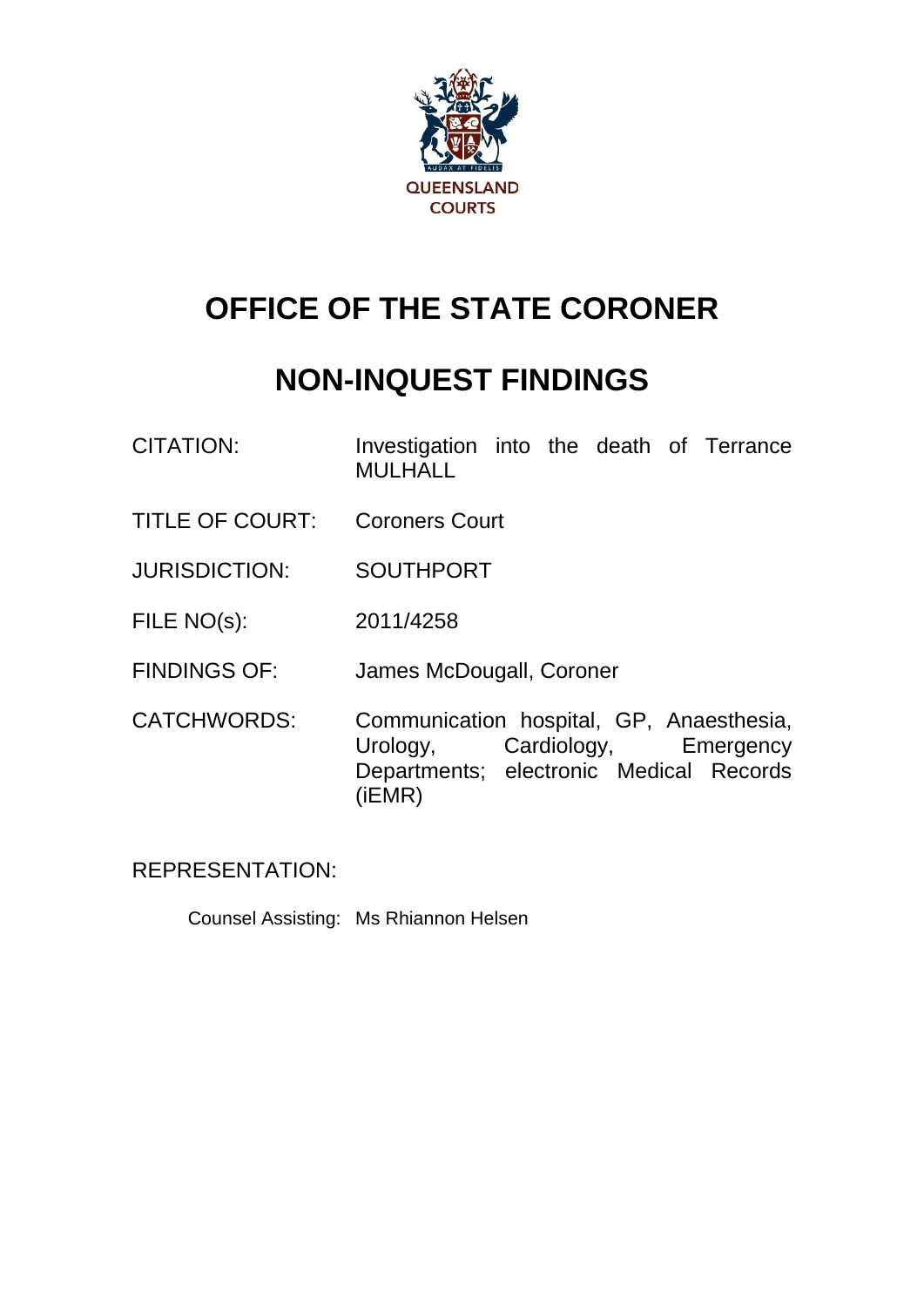## **Background**

Mr Terrence Mulhall was 48 years of age at the time of his death.

On 10 November 2011, Mr Mulhall was referred to the Gold Coast Hospital (GCH) by his GP, Dr Simon Hong. He had been experiencing left flank pain for 4 days. An abdominal CT scan revealed a number of renal calculi, one of which was obstructing the outflow of urine from the kidney. On 11 November 2011, Mr Mulhall underwent surgery to have a stent inserted to relieve the blockage. Surgery was successful and he was discharged that day. He was hypertensive pre and post operatively.

On 29 November 2011, Mr Mulhall was again referred to the GCH due to complaints of dizziness since 28 November, as well as experiencing left flank and abdominal pain since the insertion of the stent. He mentioned to the Emergency Department (ED) doctor that he had experienced central chest tightness, nausea and tingling in his left arm and hand the previous week, which had resolved without treatment. His ECG was normal and blood tests unremarkable. The GCH Discharge Summary requested that his GP organise an exercise stress test to assess the extent of his presume ischemic heart disease.

On 1 December 2011, Mr Mulhall was again referred to the GCH by his GP after having a CT scan, which revealed that the stent was no longer functioning. By this time, he was taking *Micardis* for hypertension. He was admitted to GCH whilst his CT scans were reviewed. He was discharged on 2 December and booked for surgery on 14 December 2011.

On 14 December 2011, he was assessed from an anaesthetic point of view. The record states that he had no cardiovascular conditions, including no history of hypertension and wasn't taking any medications. Surgery was successfully performed, however, shortly after in the recovery unit he suffered a heart attack. He was transferred almost immediately to the cardiac catheter laboratory where significant blockages were found in his coronary arteries (left middle coronary artery was found to be 100% occluded). Resuscitation attempts failed and he died a short time afterwards.

The cause of death was found to be myocardial infarction, due to or as a consequence of Ischaemic heart disease, due to or as a consequence of hypertension. It was noted that Mr Mulhall was a cigarette smoker.

Records from Dr Hong suggest that he did not receive a referral from the GCH Emergency Department (allegedly sent on 29 November 2011) to undergo a stress test. However, Dr Hong does note that prior to his death, Mr Mulhall had experienced symptoms strongly suggestive of Ischaemic Heart disease and was treated accordingly.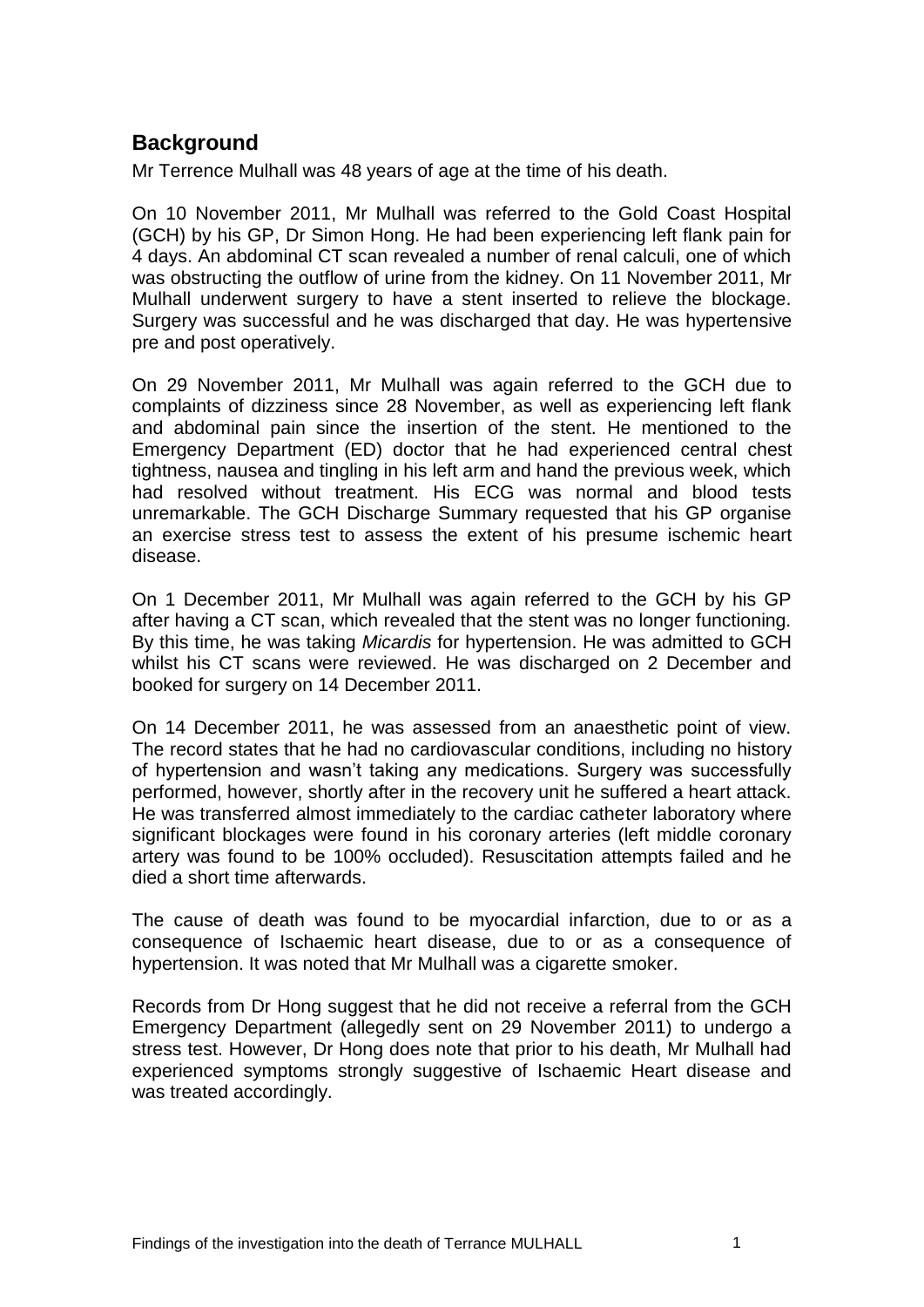## **Initial review by the Clinical Forensic Medicine Unit (CFMU), Forensic Medical Officer (FMO)**

The FMO from the CFMU was requested to conduct a preliminary review of Mr Mulhall's matter for the purpose of providing advice in relation to the care and treatment he had received at the GCH.

Having considered the relevant material, the FMO identified the following questions, arising from Mr Mulhall's death:

*Why was the exercise stress test not performed prior to surgery*?

The FMO notes that this may have been because the GP did not receive a copy of the Discharge Summary from the hospital following his admission on 29 November 2011 and was also unaware that he had recently experienced symptoms strongly suggestive of significant Ischaemic heart disease.

*Why was the Anaesthetist unaware Mr Mulhall had a history of hypertension, was on anti-hypersensitive medication and had recently developed symptoms consistent with Ischaemic heart disease, all of which were documented in his medical record?*

With respect to issues of public interest, the FMO noted that there seemed to be a lack of adequate communication between the GCH and Mr Mulhall's GP, as well as between the ED and the Anaesthetist.

In FMO's view, an autopsy would not be necessary given the cause of death was well documented. As such, an autopsy was not carried out.

## **ACTIONS UNDERTAKEN BY THE GCH**

#### **Review by the Anaesthetic Department Mortality and Morbidity Meetings, GCH**

Mr Mulhall's case was subsequently reviewed by the GCH Anaesthetic Mortality and Morbidity Meeting (AM&MM) on 13 January 2012.

A record prepared by the Deputy Director, Quality and Safety Coordinator of the Department of Anaesthesia, relevantly provides the following information:

An overview of Mr Mulhall's medical history & deterioration on date of operation.

Under "Learning points discussed" it is stated that even retrospectively this could not have been picked up postoperatively.

The meeting discussed staffing issues and the challenges of meeting all in and out of theatre sessions on an afternoon when teaching sessions are taking place and there are no trainees. There are sometimes, as there was in this case, no designated person to attend to urgent reviews, trauma calls and allowing consultants to assist in critical situations.

The aim in the future is to have a designated "duty" anaesthetist.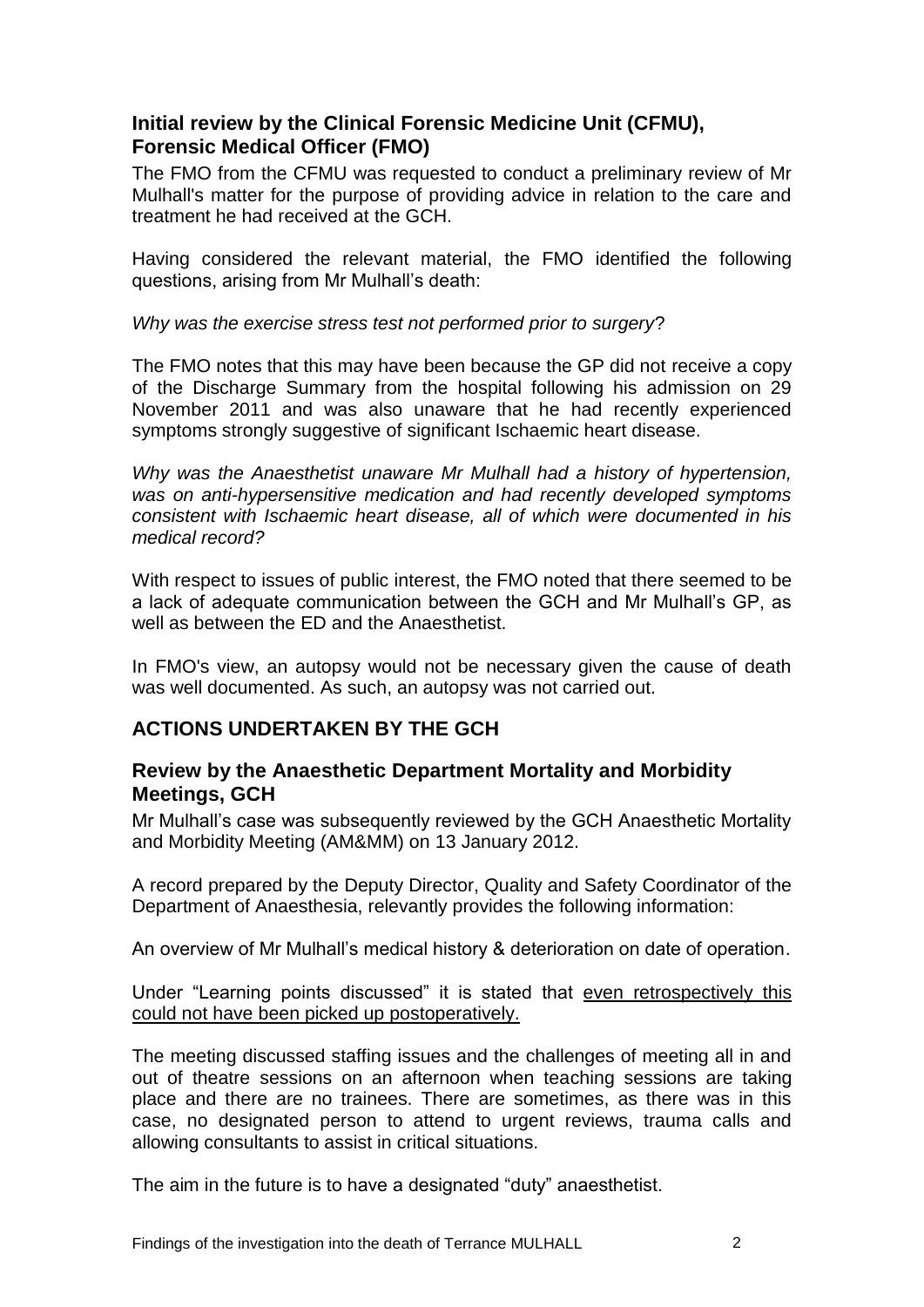On 2 March, a further AM&MM was held. By this time, the FMO, CFMU report had been provided to the AM&MM for consideration.

Outcomes for recommendations and actions following the meeting were stated in the record as follows:

#### **Increased availability/access to patient records prior to anaesthesia:**

This was discussed and is noted as a major issue at present with the Electronic Management Records (EMR) - new medical record system. It was noted that the EMR went live on 12 December 2011 and this death occurred on 14 December 2011.

It was requested that access to EMR be provided in every area where anaesthesia is undertaken. Although this request was communicated to relevant parties in January 2012, it was yet to happen. Further improvement in accessibility, user interface and reliability of summaries in EMR were also raised and are apparently being looked into by the EMR team. Responsibility for reviewing patient EMR prior to anaesthesia was also raised.

#### **Communication between GCH and Local Medical Officer (LMO)**

This was noted as an area of concern as the LMO was not even aware Mr Mulhall had died when contacted in February 2012. They claimed they had not received a letter from the GCH dated 28 November 2011, suggesting a stress test be conducted. This was to be followed up by the ED.

#### *Further CFMU review by the FMO*

The AM&MM record was subsequently provided to the FMO for review. The FMO noted that the record contains no input from the Urology Department (UD) or the ED, who were both involved in Mr Mulhall's care.

In the FMO's opinion, the record failed to address the following pertinent issues:

The fact that the Anaesthetist (AD) seemed to be unaware of Mr Mulhall's previous history of symptoms highly suggestive of angina.

Although the history of angina, along with the need for this to be investigated, is documented in the ED notes on 29 November 2011, this information does not appear to have reached the GP, the UD or AD.

It appears the ED was unaware of the history of Angina when Mr Mulhall reported on 1 December 2011.

The anaesthetist, who assessed Mr Mulhall on the day of surgery, appears to have been unaware that: he had a history of hypertension, had a history of Gastro-Oesophageal reflux disease (GORD) and was currently prescribed telmisarten and pantaprazole.

The history of hypertension and GORD is clearly documented in the notes made by the RN and the doctor in the pre-admission clinic. He was hypertensive at the pre-admission clinic.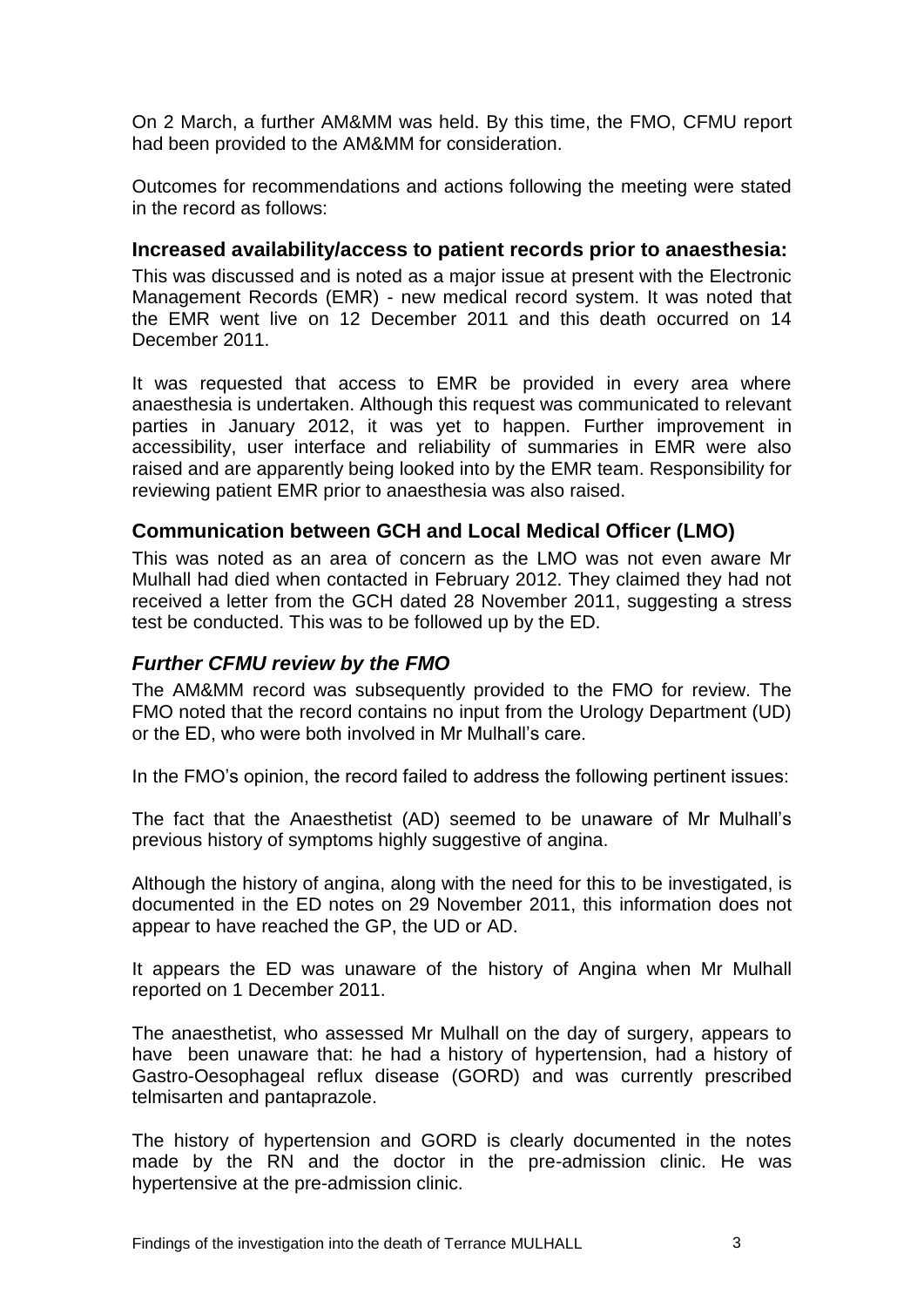It is clearly documented by the RN on 14 December 2011 that Mr Mulhall was currently prescribed telmisarten.

The FMO highlights two documents created on 14 December 2011: the *Preoperative Patient Record* and *Anaesthetic Record.* These documents are handwritten as opposed to being a computer generated copy of information entered directly into the EMR.

The *Preoperative Patient Record* appears to have been authored by two RN's and notes clearly that Mr Mulhall was taking telmisarten.

The *Anaesthetic Record* seems to be authored by an Anaesthetist. It clearly states that Mr Mulhall did not have a history of cardiac, respiratory, gastrointestinal, endocrine or haematological disorders.

The FMO also draws attention to two documents created on 08 December 2011 at the Pre-admission Clinic: the *Pre-Operative Assessment Questionnaire* and *Medical Pre-admission Assessment.*

The *Pre-Operative Assessment Questionnaire* seems to have been filled in by Mr Mulhall and the RN at the pre-admission clinic. The following relevant issues are noted:

Mr Mulhall's medications of telmisarten and pantaprazole are listed on page one in black pen. Micardis is written in blue pen. The rest of the document is written in black pen which suggests the RN added Micardis to the front page. The FMO notes that this suggests Mr Mulhall did not volunteer this information, which was only provided after specific questioning by the RN.

Next to the question "*Have you ever had high blood pressure, a stroke or blood clots in your legs?"* it is written: *Blood pressure has become high since kidney stones. Not given medication to date."* This suggests that Mr Mulhall was unaware that the telmisarten was an anti-hypersensitive agent.

Next to question *"do you have heart problems?"* the No box is ticked. This suggests that Mr Mulhall was unaware that the symptoms he had experienced in the past were thought to be angina.

Mr Mulhall noted that he had been prescribed Pantoprazole for reflux, which suggests he was aware it had been prescribed for GORD.

On page 2, under "risk factors" hypertension and GORD are listed. His medication is also listed as telmisarten and pantaprazole.

Mr Mulhall's blood pressure is written in black pen as 148/89, meaning he was hypertensive at the time of the assessment.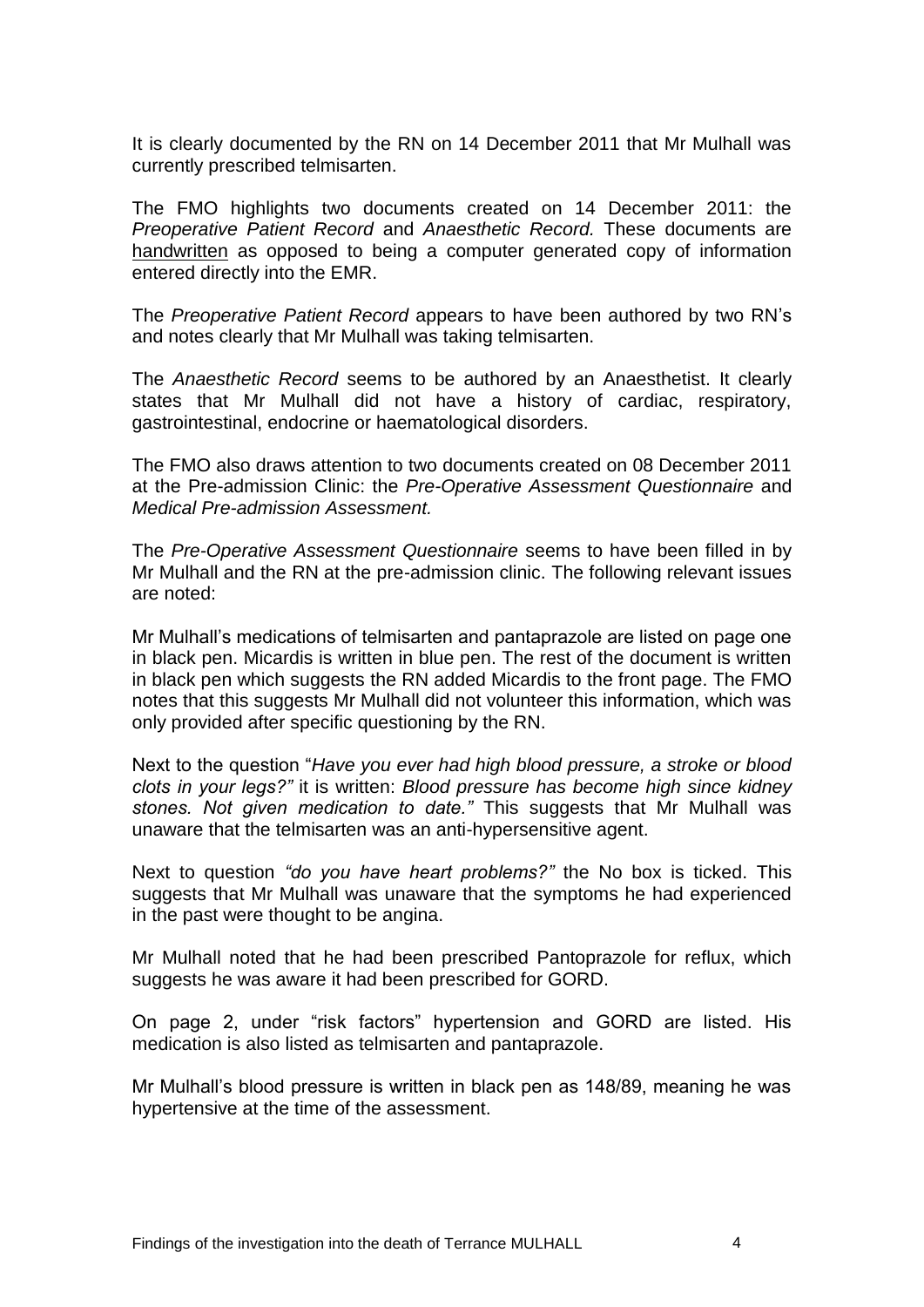The *Medical Pre-Admission Assessment* was authored by a doctor. It clearly notes that Mr Mulhall had hypertension, GORD and was taking telmisarten (no mention of Pantoprazole). It was noted that he was previously a smoker.

In relation to the AM&MM record, the FMO makes the following observations:

The bulk of the document addressed Mr Mulhall's treatment following surgery. However, there are no concerns regarding Mr Mulhall's post-operative care.

The record notes that Mr Mulhall was a "fit, young man". In the FMO's opinion it should have noted that he had a number of risk factors for Ischaemic heart disease.

The record notes that he was "not a current smoker". However, a 20 pack/year history is significant risk factor for coronary heart disease.

The record states that "no PMH reported". However, this should be clarified with "by the anaesthetists who reviewed him on the day of surgery" as he clearly had a significant past medical history.

The FMO disagrees with the comment made in the record that "even retrospectively this could not have been picked up preoperatively" for the following reasons:

It appears that the Anaesthetist who assessed Mr Mulhall on the day of surgery did not have access to the information contained in the *Preoperative Patient Record.* Otherwise they would have been aware that he had hypertension and was prescribed telmisarten. This should have prompted a more detailed, repetitive and specific history taking as discrepancies indicated that Mr Mulhall was a poor historian and had a poor understanding of his medical history/condition.

The FMO indicates that normally, when a patient is admitted to any unit a "temporary file" is created, until such time as the rest of the medical record can be obtained from the medical records department (MRD). This "temporary file" usually contains all the documents regarding that particular admission. Hand written notes are kept on the ward and then sent to MRD for scanning for the electronic file. If there was a "temporary file" in Mr Mulhall's case, which the anaesthetist had access to then there is no excuse for not reading the *Preoperative Patient Record*.

It appears that the anaesthetist did not have access to the information contained in the *preadmission clinic notes*. If they had access to this information they would have been aware that Mr Mulhall had hypertension and GORD and was prescribed medication accordingly. Discrepancies in the history provided by Mr Mulhall should then have prompted a more detailed and repetitive history taking.

It appears that the anaesthetist did not have access to all of the information on the chart. If they did they would have been aware that Mr Mulhall had history of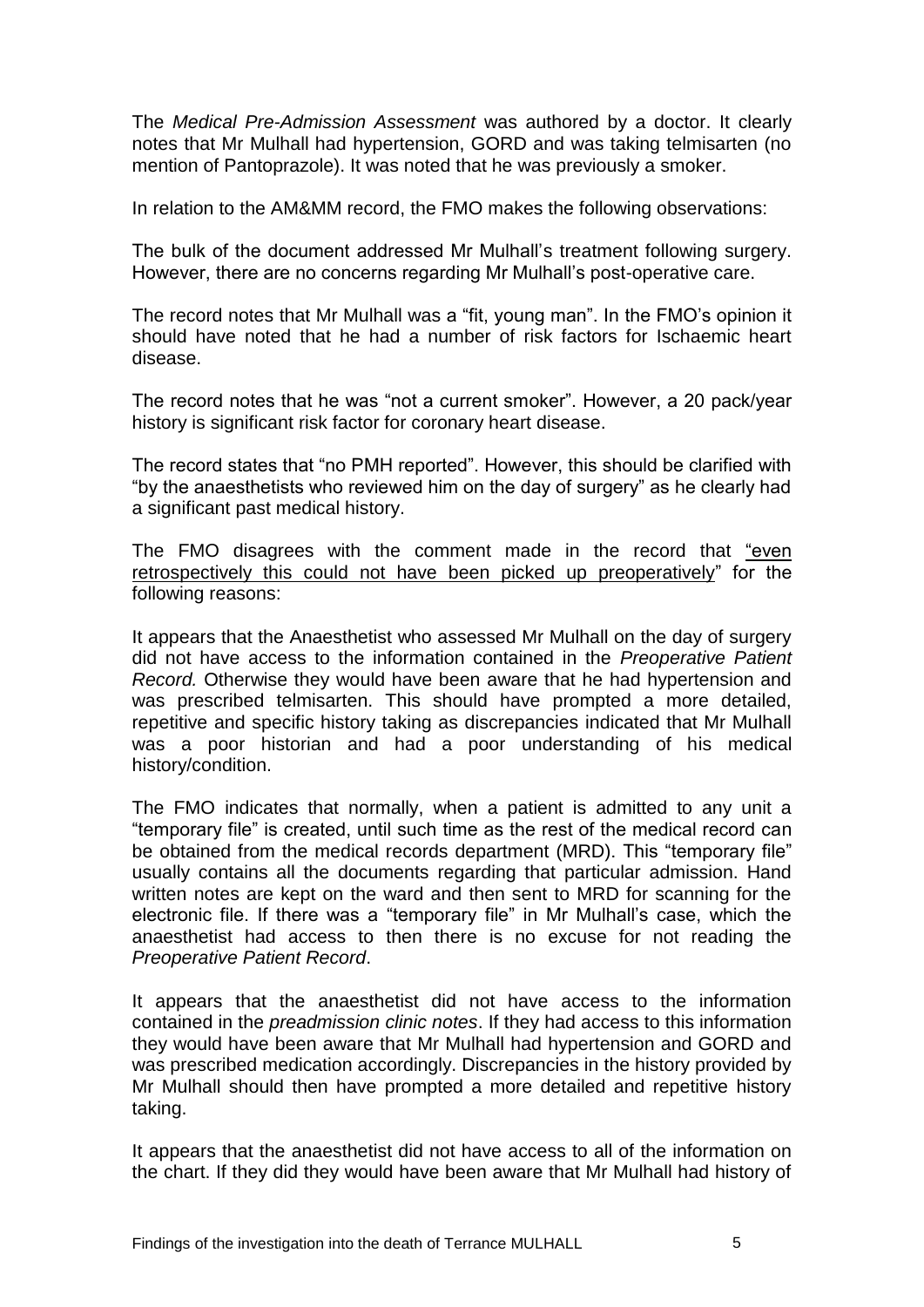angina whilst walking. The FMO notes, however, that it is often unnecessary and impractical for the anaesthetist to read a patients entire medical file prior to surgery.

If the anaesthetist had been made aware that Mr Mulhall had suffered angina whilst walking, the surgery may have been postponed until after the angina had been fully investigated. This may have meant that he would not have had a heart attack post-operatively and died.

It appears that the UD was unaware that Mr Mulhall had a history of angina. If they had been aware Mr Mulhall should have been referred to the Cardiology Department for review prior to surgery.

Ultimately, the FMO provides the following opinion:

If Mr Mulhall had not had the surgery it would have been unlikely for him to have died at the time that he did. Surgery is known to place stress on the cardiovascular system and can precipitate cardiac arrest.

Whilst it is ultimately the anaesthetists responsibility to ensure the patients clinical condition is optimised prior to surgery, there were a number of communication breakdowns in the lead up to Mr Mulhall's death, which appear to have made a significant contribution to his history of angina going unnoticed by the AD, namely:

The diagnosis of angina was made in ED on 29 November 2011. The case was discussed with Urology registrar. It is unclear, however, whether his history of angina was communicated to the Urologist at this time.

The GP did not receive the referral letter sent by the ED on 29 November 2011, recommending that a stress test be conducted.

When the ED reviewed Mr Mulhall on 1 December 2012, they appear to be unaware of his history of angina. The FMO notes that it would have been best practice to read the notes from the previous admission, especially given the presenting complaint was similar.

The FMO is of the view that given the notes from the pre-admission clinic, and all the notes made after 29 November 2011, Mr Mulhall was probably a poor historian, which would have significantly contributed to his angina being unrecognised by the AD, the UD and ED. Mr Mulhall did not seem to understand his medical conditions.

At page 6 of her report, the FMO notes that, *"the retrospectscope is a marvellous thing, particularly in the hands of those not present at the time of or those not personally involved in the incident. It is, in the majority of cases, unwise and unfair to be emphatically critical of the actions of others when one is not cognoscente of the totality of the circumstances at the time of the incident/s. The coronial system has many purposes, in my opinion, one of the most*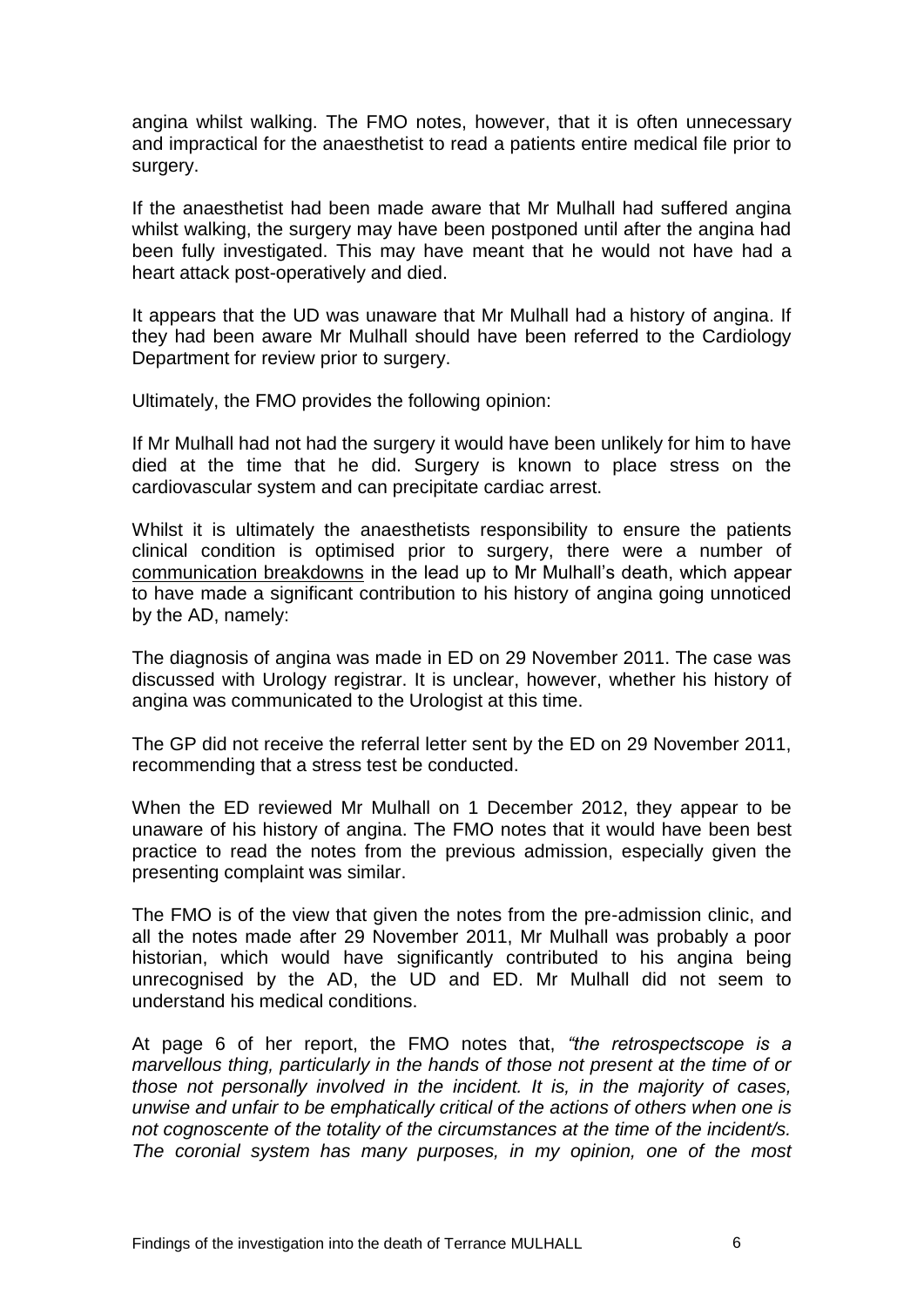*important purposes is to assess whether similar deaths can be prevented from occurring in the future."* 

In order to prevent similar deaths from occurring, the FMO recommended that Mr Mulhall's case be reconsidered by the GCH at a more general Mortality and Morbidity meeting, which should involve the Anaesthetic, Urology, Cardiology and Emergency Departments.

The FMO also recommended that further consideration be given to creating a means of identifying patients who have angina, which has not yet been fully investigated, whenever they present to the hospital, without the need for the entire medical record to be reviewed. The EMR has a section named "Alerts" where a patient's allergies are recorded. This may be a suitable section of the EMR in which to record that a patient has angina which has not been fully investigated.

#### *Statement from the Anaesthetist, GCH*

On 28 January 2013, the Anaesthetist at the GCH, who was involved in Mr Mulhall's management on 14 December 2011, provided a statement for the purpose of the coronial investigation.

According to his statement, the Anaesthetist first met Mr Mulhall in the anaesthetic bay of the GCH on the morning of 14 December. The Anaesthetist was scheduled to provide anaesthetic support to Urologist that day. The paper hospital records were not initially available in the anaesthetic bay. The Anaesthetist recalls that an EMR for Mr Mulhall had not been created. As the EMR had only been in operation for approximately 1-2 weeks prior, there was some confusion as to whether or not paper notes needed to be sent to theatre.

The Anaesthetist subsequently took a history from Mr Mulhall, and then conducted a physical examination. Mr Mulhall indicated that he had occasionally experienced episodes of nausea with flank pain/discomfort. He informed the Anaesthetist that he was very fit, had a minimal alcohol intake and did not suffer from any allergic reactions. Mr Mulhall also denied having any previous respiratory, gastro-intestinal, endocrinological, cardiovascular or haematological problems. The Anaesthetist asked him if he had ever suffered from any shortness of breath, chest pain or discomfort. Mr Mulhall denied that he had. He also stated that he wasn't taking any medication at the time (which was untrue). Mr Mulhall did indicate that his blood pressure may be slightly elevated due to his kidney problems and that he had previously suffered from gastro-oesophageal reflux disease, however, no longer required medication for the condition.

Mr Mulhall's blood pressure (132/86) and heart rate (80 beats per minute) were slightly elevated. The Anaesthetist notes that it is normal for patients to feel nervous prior to undergoing a surgical procedure, and as such a small elevation in blood pressure wouldn't have been considered unusual.

The Anaesthetist considered Mr Mulhall to be an ASA 1 on the American Society Anaesthesiologists Physical Status Clarification Status, as he had a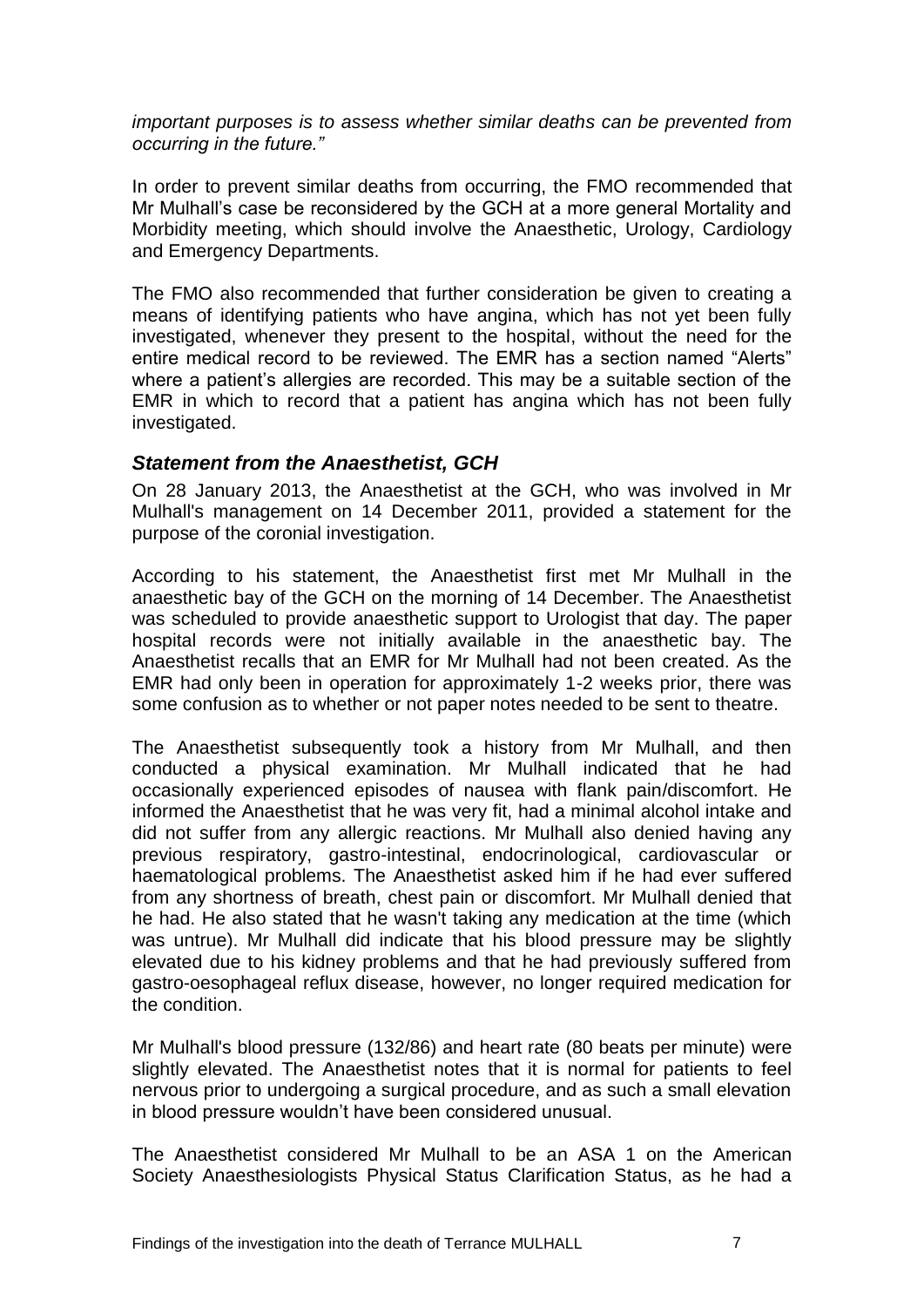good exercise tolerance, and no reported systemic disease. He also considered Mr Mulhall's dentition and airway. No risk factors were identified from the examination. The Anaesthetist subsequently discussed with Mr Mulhall the associated risks with general anaesthesia.

Mr Mulhall was not immediately taken into surgery, as the Anaesthetist was waiting for his paper records to arrive. He was only able to briefly peruse the notes, but did not find anything concerning.

The operation was completed by midday and Mr Mulhall was transferred to recovery. The Anaesthetist was subsequently contacted by nursing staff, who advised that Mr Mulhall was in discomfort and feeling nauseous. During the Anaesthetist's initial assessment, Mr Mulhall did not seem to be acutely unwell. His condition then worsened dramatically. Despite extensive medical intervention, Mr Mulhall was unable to be resuscitated and was pronounced deceased at 5:30 pm.

The Anaesthetist notes that, in hindsight, Mr Mulhall clearly had a limited understanding of his overall medical condition. Whilst he was not aware that Mr Mulhall had any cardiac history at the time he saw him, it had not been specifically confirmed that he was suffering from angina. The Anaesthetist was not aware of Mr Mulhall's previous presentation for chest pain. Had he been, he would have conducted a further round of questioning to determine if there was a possible unresolved cardiac complaint, which would have prevented the procedure from going ahead.

At the time of Mr Mulhall's death, the EMR had just commenced and there was a limited number of computers, which were available to access. Since this time, additional laptop computers have been provided for exclusive use by anaesthetic staff. It is now possible to access the EMR and pathology databases using these computers from theatre, which is a big improvement.

### *Report by the District Mortality & Morbidity Review Committee, GCH by the Chair*

The FMO's further CFMU report was provided to the District Committee for consideration. A review was subsequently co-ordinated with associated Departments from the GCH. This case was considered by the Anaesthetic Surgery, Cardiology and Emergency Departments in a specific meeting on 16 August 2012.

Following discussions with the aforementioned Department's about Mr Mulhall's case, the Chair noted the following:

The Director of Cardiology was asked for an opinion on the case, even though Mr Mulhall was not sent for a cardiology review. He considered that with a history of hypertension and being a previous smoker, his overall Ischaemic Heart Disease risk was 5% over 10 years. According to the Director of Cardiology, the management on the day of surgery after Mr Mulhall suffered his heart attack was appropriate. The 100% blockage found in Mr Mulhall's left middle coronary artery is associated with a 90% mortality rate. The plaque that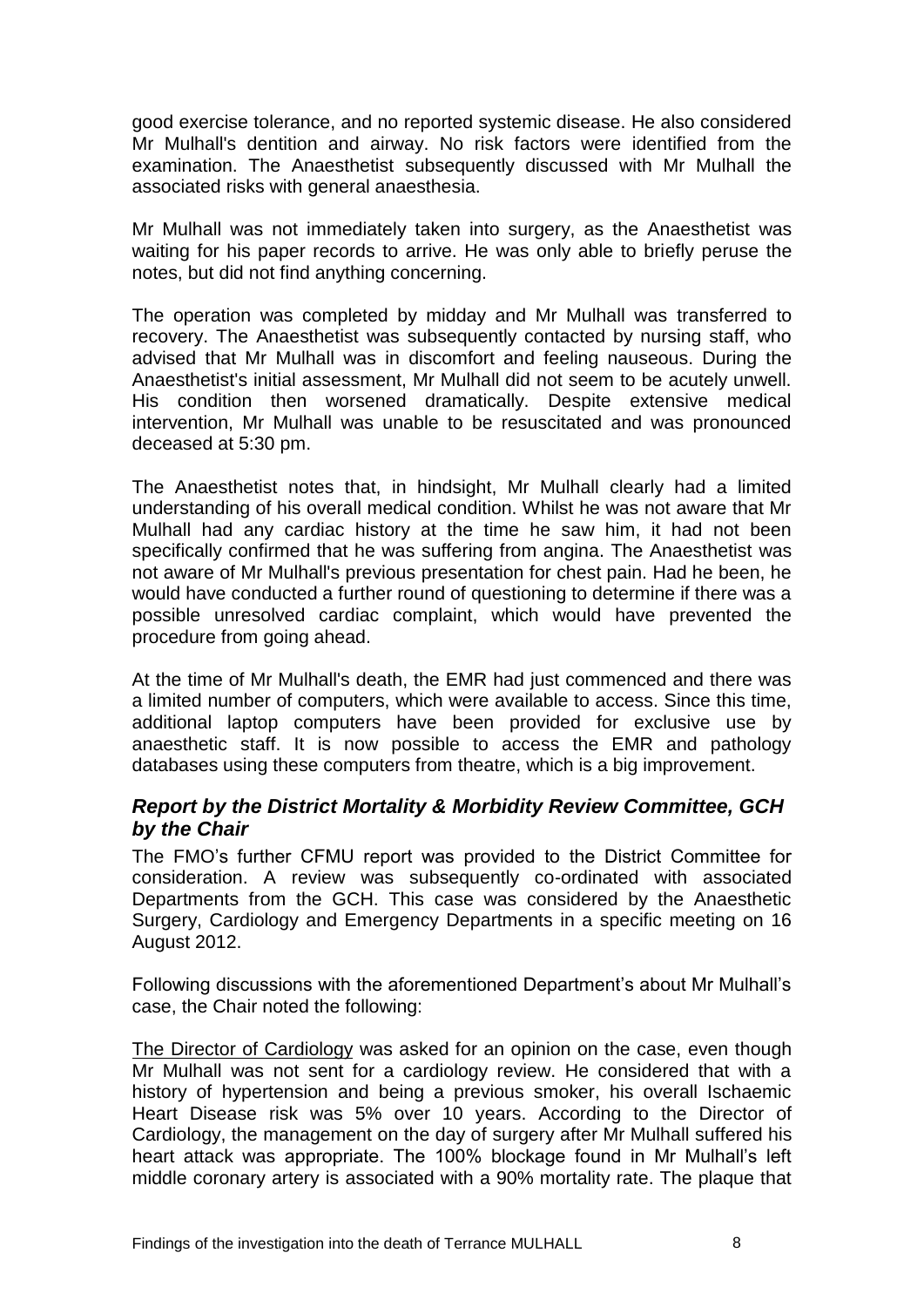resulted in the infarction may a not have caused Ischaemic symptoms and may not have been identified on investigations pre-surgery. As a "low risk" category patient further investigation provides no benefit to survival and this most likely could not have been prevented.

From the Emergency Department perspective, the presentation where chest pain is first raised was pre-electronic medical records and this documentation was filed within the paper chart. The letter addressed to the GP requesting follow-up investigations was never received by the GP. The subsequent presentations were recorded on the EMR. Extensive work has been done and continues to be done, to identify patients' GP's and to communicate information to them.

The ED paper notes were not available to the anaesthetist pre-operatively. Even for a formal review, the AM&MM had trouble locating a copy of the referral letter to the GP. Anaesthetists are not familiar with the ED paper filing process.

The Anaesthetics Department expressed concern regarding the limited number of computers available to access the EMR in the Operating Theatre.

The process of creating a "temporary file", as mentioned by the FMO in her report, does not occur on the Gold Coast. Records are scanned progressively and there is no temporary file that accompanies the patient. Therefore any notes that are not directly entered may not be accessible. There is presently a working group assessing the use of a temporary chart with a scan on discharge model.

The Department of Surgery has committed to develop a process of pre-order old medical charts for patients pre-operatively for review by clinicians.

After the initial record prepared by the AM&MM, a Root Cause Analysis (RCA) was conducted as part of a process of review of poor and unexpected outcomes of health care.

Recommendations from the RCA noted that no root cause was identified for this incident, so recommendations were made based on Lessons Learnt:

The Executive Director of Emergency and Critical Care and Support Services (ECASS) should delegate staff to review the current system for disseminating information to primary care providers when patients are discharged from the ED. This should include:

A patient record audit to establish how frequently patients are being discharged without any recorded form of communication to their GP;

Collation of all current methods and analysis of the consistency and efficacy of each method;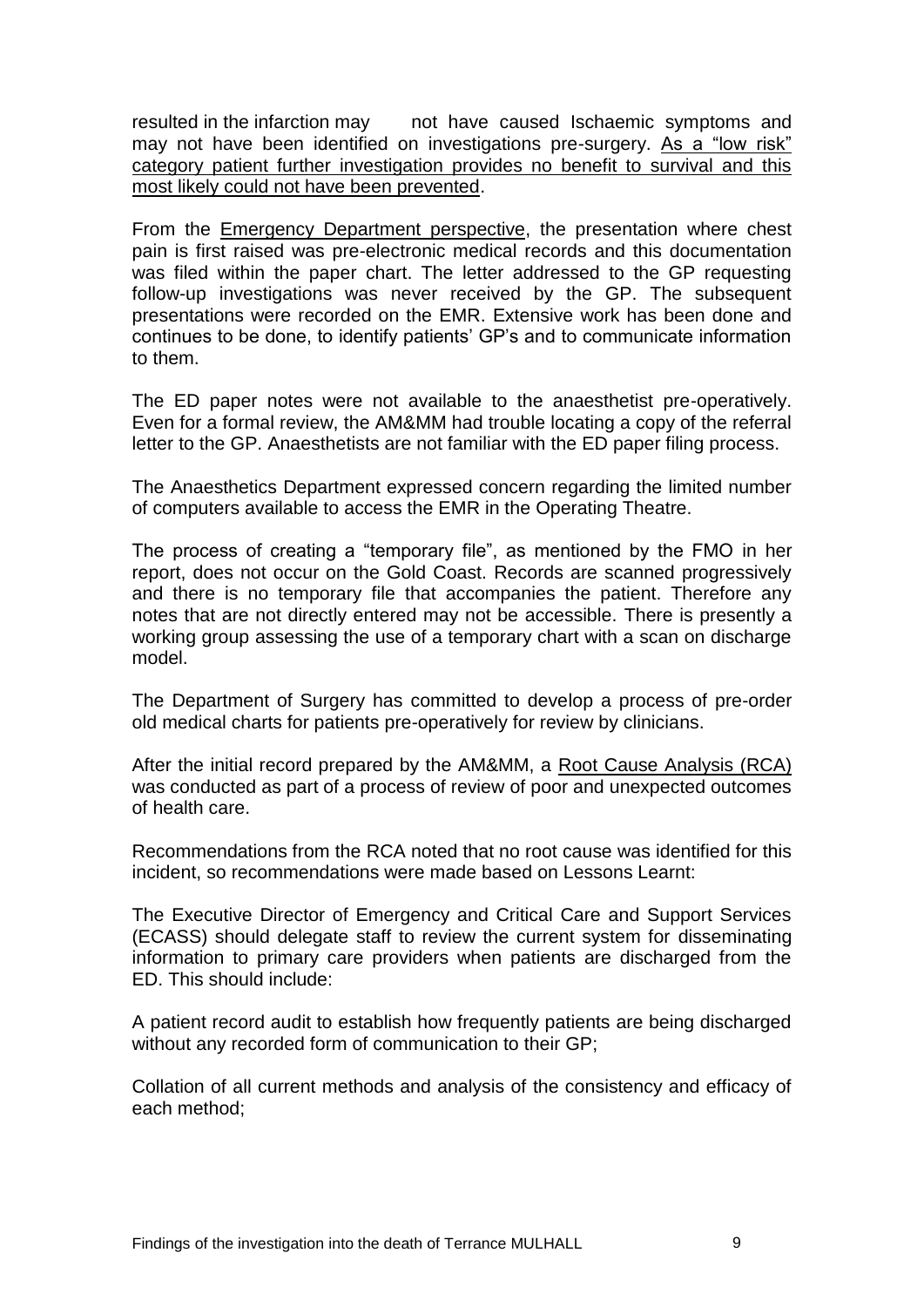A risk analysis that should include the level of acuity of disseminated information and the appropriateness of using the discharge summary as a mode of communication for that information; and

The development of a work instruction that should include clear lines of responsibility and contingencies for patients that are unable to identify their GP or do not have one.

The Executive Director of the Division of Surgery should delegate staff to review the current barriers to anaesthetists conducting thorough pre-anaesthetic patient assessments, including review of the clinical records, as per ANZCA guidelines. This should include:

Consideration of the pressure placed on the team to assess patients during and between cases particularly in relation to long operating lists; and

The accessibility of both hard copy and EMR patient records to the team before surgery.

The Chair notes that poor communication in this case is the major factor, from the patient as a poor historian and the inaccessibility of written and electronic medical records.

The Chair notes that it is interesting that the cardiologist's opinion is that this (which seems to refer to Mr Mulhall's condition) would not have been avoided by further investigation. However, he concedes that this in no way minimises the risk presented by current communication issues.

At present, there is a body of work exploring the use of electronic summary from the ED transferred electronically to the patients GP. This is presently done for outpatients at Robina Hospital and therefore could be done at GCH.

The EMR workgroup is reviewing the 'Order of Filing' of notes scanned into the Medical record in order to make the review charts faster, more simple and intuitive. Presently, the EMR has approval to provide a sufficient number of new computers to provide one in each operating theatre.

Work around the "Alerts" section in EMR is more complex and is being looked at by the EMR workgroup.

Attached to the Report by the Chair is a Gold Coast Hospital and Health Services memorandum (dated 9 December 2012) to the Executive and Clinical Directors from the Chief Operations Officer about the iEMR Project. The memo outlines the review being undertaken regarding the implementation of the EMR, associated issues and improvements that can be made. Relevantly, the memorandum states that:

There are three priority areas identified by EMR users as requiring immediate attention: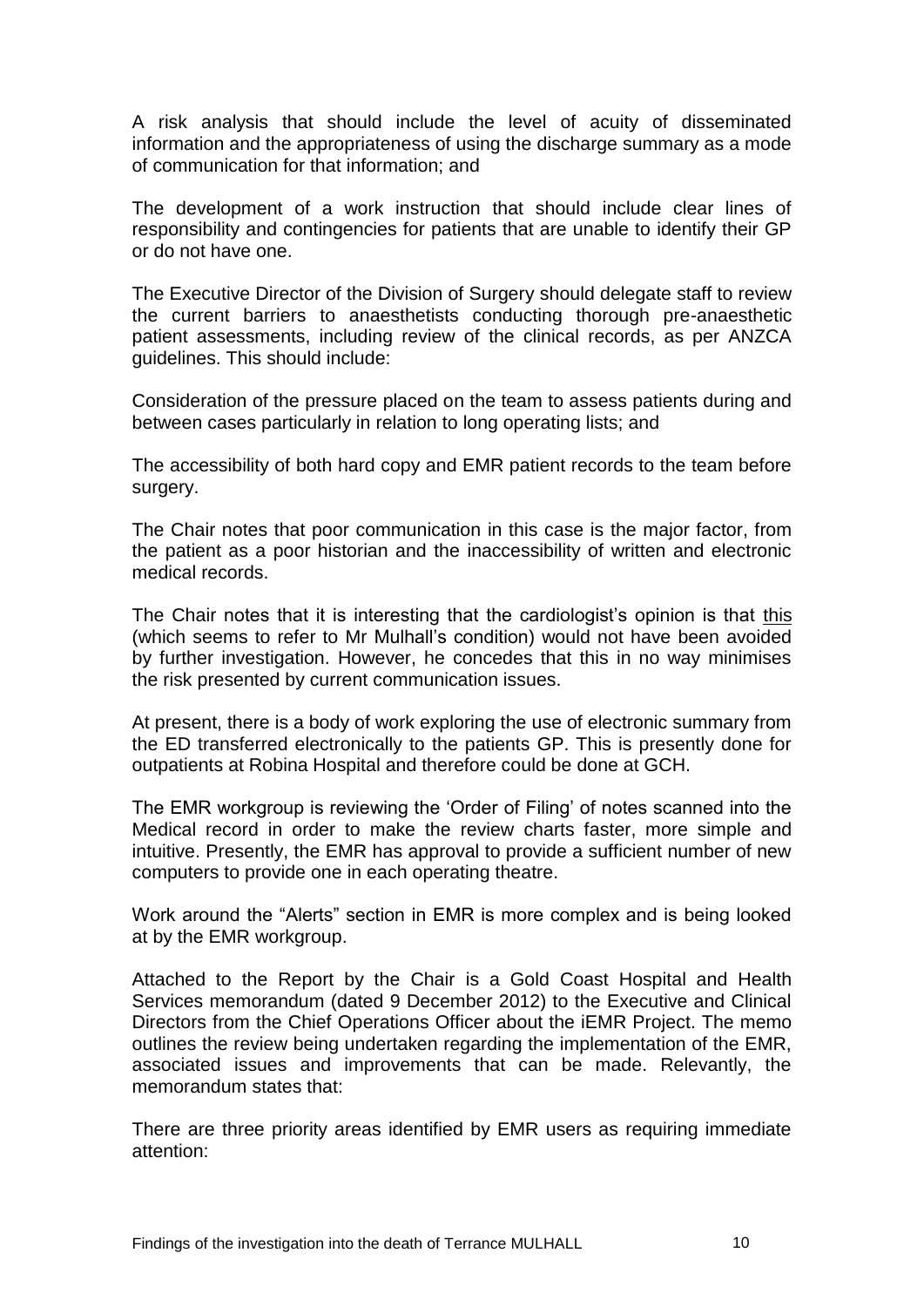Order of filing: attempt to reduce complexity, consolidate the number of note types and align with iEMR Order of Filing.

Scanning model: at present the progressive and dispersed scanning model has quality and process issues. Forms are being scanned to the incorrect location making it difficult for staff. A scanning model review has been commenced in consultation with staff.

Access to devices: An additional 49 devices (20 computers on wheels and 29 laptops) have been sought through the eHealth program to support GCHHS using EMR. Additional devices to be received next month.

Likely to transition to the new integrated EMR in Release 2 in 2014 – has a number of differences to the current EMR in place.

In July 2014, an update was subsequently provided by the GCH detailing the progress made in addressing the outstanding concerns identified. The questions and subsequent answers provided, were as follows:

*How has the new iEMR addressed issues associated with accessing previous paper records and whether the amendment to the 'Alert' section will be incorporated into the iEMR.* 

Currently, for Hospital admissions/presentations, patient documentation generated on forms is held in a temporary folder chart, and progress notes are directly typed into the EMR. The temporary folder always move with the patient when they are transferred within the hospital. The EMR allows timely access to historical notes from previous presentations, plus access to real-time progress notes in the same application. Historical paper records prior to the EMR implementation are routinely provided for all elective surgery admissions and for other inpatient admissions when requested. They are also provided for outpatient appointments where the doctor has specifically requested that the paper chart be provided.

Upon discharge from hospital, the temporary folder forms are sent for scanning to Clinical Record Service, where the scanning undergoes a 5 step quality process.

The new iEMR has a structured Alerts/Allergies module, which is designed to improve the visibility of alerts and adverse reactions to all users of the clinical record. The 'Problem List' has also been incorporated, which allows clinicians to document all co-morbidities associated with a patient in a structured manner. The Summary Page is the first page that presents when a clinician opens the iEMR, and will include active co-morbidities from the problem list, alerts and allergies, and results of recent standard blood tests. The combination of the problem list and the alerts and adverse reactions functions is intended to reduce the likelihood of adverse events due to missing or difficult to find information, and consequent lack of awareness of issues by clinicians.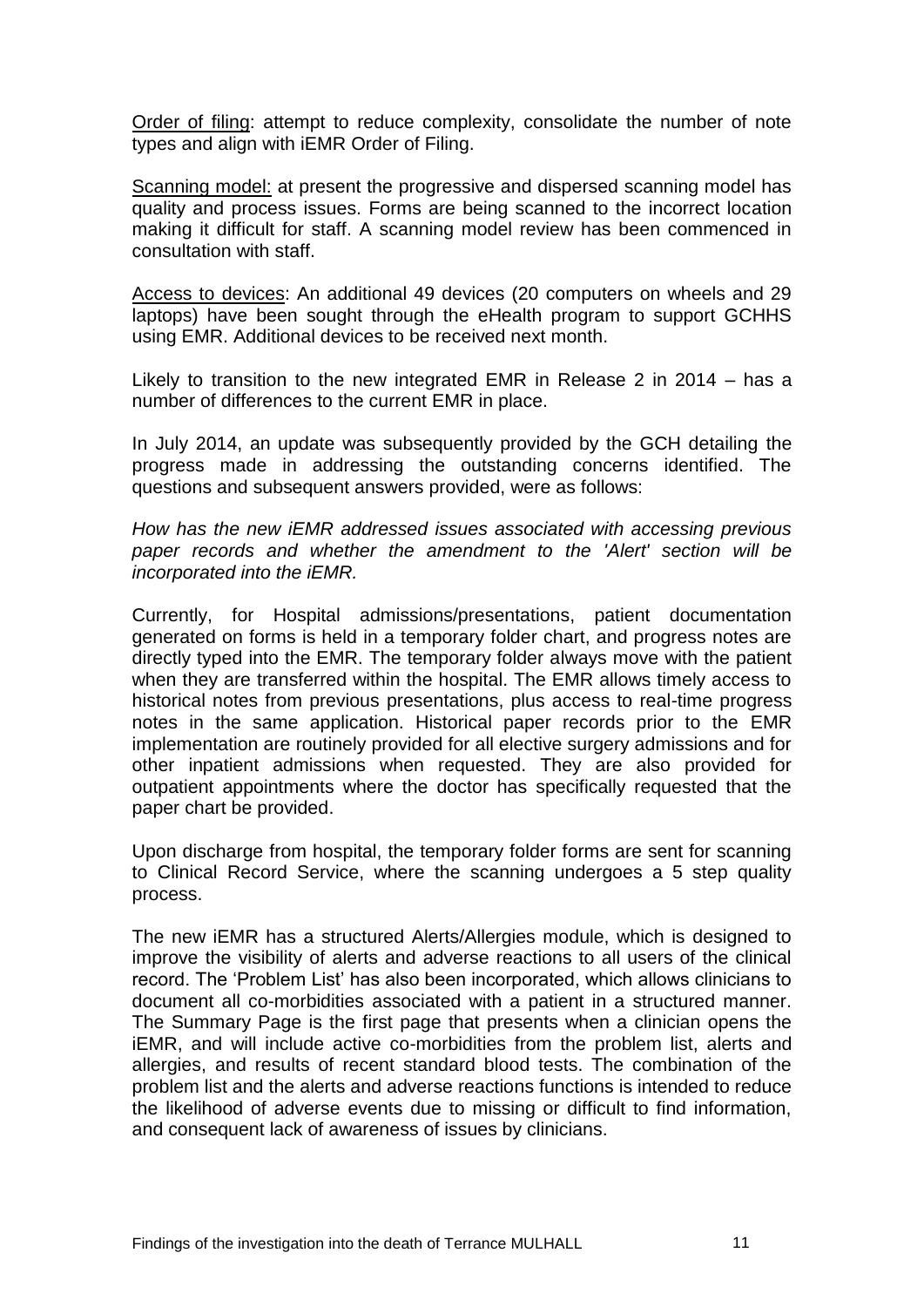*Provide an update as to the progress/outcome of the workgroups consideration of the use of a 'temporary file' and scan on discharge.*

Following consultation with clinical groups in 2012, the GCHHS Governance Board in January 2013 endorsed the implementation of the centralised, scan on discharge model for forms. The model was implemented in June 2013 across the three hospitals in the GCHHS. All paperwork generated from an admission/presentation is kept in a temporary folder either at the end of the bed or in the temporary folder on the ward during the patients stay. Upon receipt in Clinical Records Service, the scanning undergoes a 5 step process to ensure quality of the scanned image and its location in the EMR.

*How the additional devices provided to the GCH are assisting to address difficulties associated with accessing patient's records preoperatively and in the operating theatre.*

In January 2013, the rollout was completed of 49 additional laptops and Computers on Wheels within the GCHHS. The laptops were provided so as to increase clinician's access to the EMR at the point of care.

#### *Whether the Lessons Learnt made following the RCA have been implemented?*

At present, the policy with respect to communicating with GP's following a presentation to the ED, is to provide the patient with a letter following discharge and urging them to provide it to their GP. It was determined, after extensive consideration, that sending an automatic discharge summary through Enterprise Discharge Summary (EDS) system connected to GP connect in the ED, as is the case in other departments, was fraught with difficulty, particularly if the details for the GP have changed. The standardised discharge procedure is in accordance with Queensland Health Procedure Enterprise Discharge Summary. It was determined that the current system of handing the discharge summary to patients to provide to their GP was the most effective way of ensuring communication with the GP.

#### *Further addendum CFMU Report by the FMO*

After considering the Chair's report provided in relation to Mr Mulhall's death, the FMO confirmed that the concerns expressed in her two previous reports had, in her opinion, been adequately addressed by the GCH. The FMO's main concern was in relation to the suboptimal communication between the various departments involved in Mr Mulhall's care. From the report provided by the Chair, the FMO notes that the hospital seems to be doing everything possible to prevent a similar occurrence from happening in the future.

The FMO opines that adequate communication may have prevented Mr Mulhall's death. The fact that he was a poor historian, however, may have also been a contributing factor.

## *Conclusion*

Mr Terrence Mulhall was 48 years of age at the time of his death. He died on 14 December 2011, as a result of a heart attack shortly after undergoing a surgical